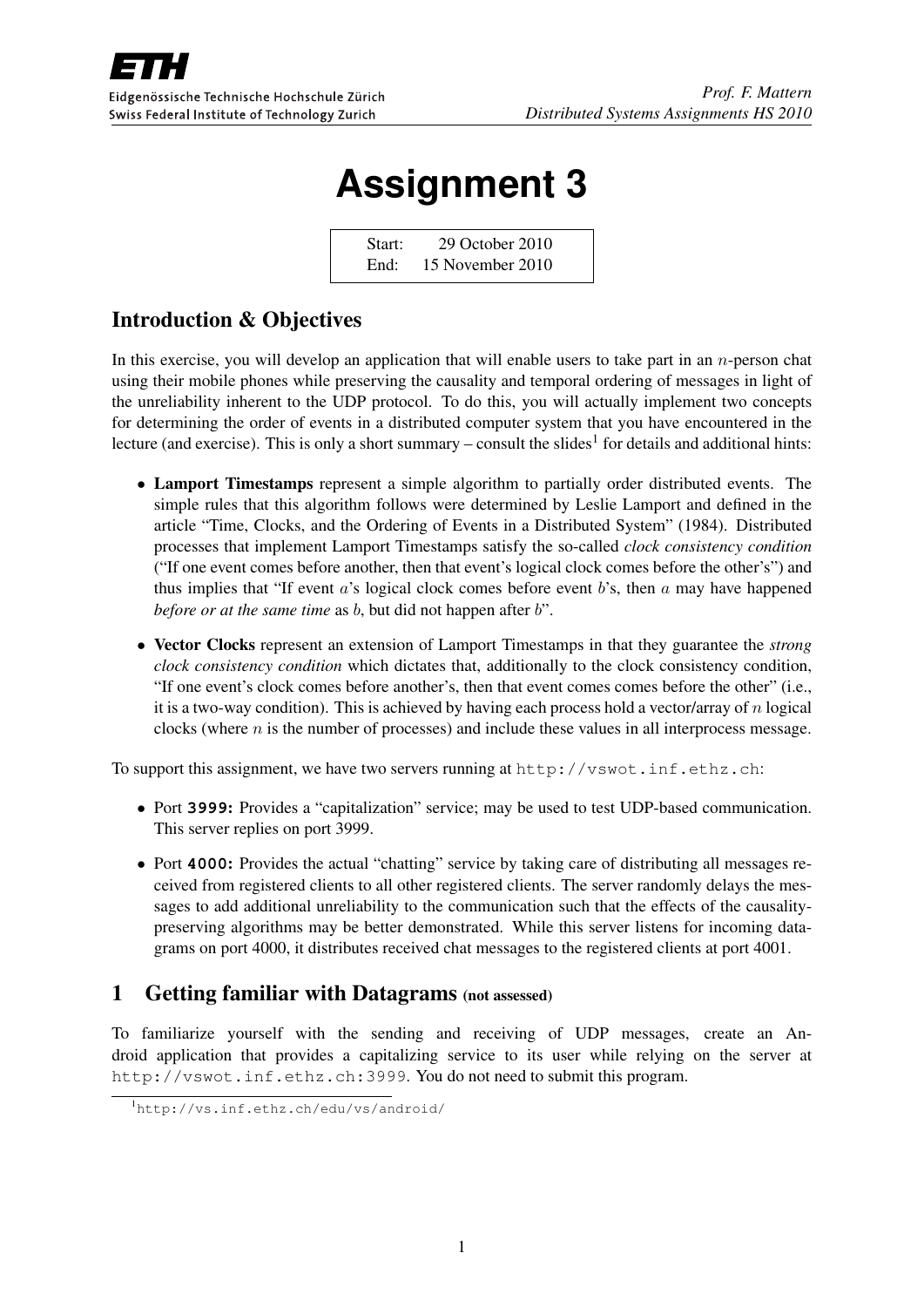#### What to do

- Create a new application and setup the UI to enable the user to enter and submit a text message and also display the server's answer. Do also read the other tasks of this assignment – maybe you can reuse parts of your application later.
- Create UDP Sockets (DatagramSocket(int port)) for communication with the server.

## 2 Starting the Conversation

In this task, you will create a chat application that leverages the server at http://vswot.inf.ethz.ch:4000. The application will use Lamport Timestamps to delay the delivery of messages to the user if appropriate. The aim is to create a program that enables the user to choose a user name, register with the server and start chatting with other clients using the guidelines defined in the accompanying slides that are provided at

http://vs.inf.ethz.ch/edu/vs/android/

#### What to do

- Create a new application and configure the UI to provide a server registration/deregistration button, to display incoming messages and to let the user send chat messages. For displaying chat messages, you can, for instance, use the Android ArrayAdapter that provides an implementation of an Adapter and uses an array of arbitrary objects to manage a ListView.
- Provide the user with the ability to enter a username when registering with the server. The server will return the assigned username, the assigned vector index and the current time vector. *Ignore* the information on the assigned index, this will be needed for task 3.
- You will have to create a multi-threaded application as one thread will listen for incoming messages (at port 4001) in the background: Familiarize yourself with Java threads. Implement the background listener thread. For cross-thread information exchange, you will most probably want to use the Handler class.
- Test your listener thread (if you use the emulator for testing, remember to set port redirects). Depending on how fast you have progressed with the assignment, there will already be lots of chitchat going on. At the least, QuestionBot and AnswerBot will be engaged in their eternal scrutiny and cantankerousness, respectively.
- Add functionality to allow the user to send messages to the server (via port 4000). The registration and deregistration buttons should also make use of this function. The server will reply to commands on the same port, so also add functionality to receive these replies (also make use of the setSoTimeout(int timeout) function). Remember to keep your onCreate() method as clean as possible and to use threads for delegating potentially long-running tasks.
- Enhance your listener thread: Use Lamport Timestamps (index 0 in time vector) to delay the displaying of incoming messages if their timestamp indicates that they should not yet be delivered to the user. To do this, create a method  $i$ sDeliverable(...) that explicitly inspects the timestamp of every incoming message and decides whether or not to delay its delivery. As soon as this function returns  $true$  for a message, the message shall be delivered to the user.
- Design your application such that it can handle multiple incoming messages simultaneously.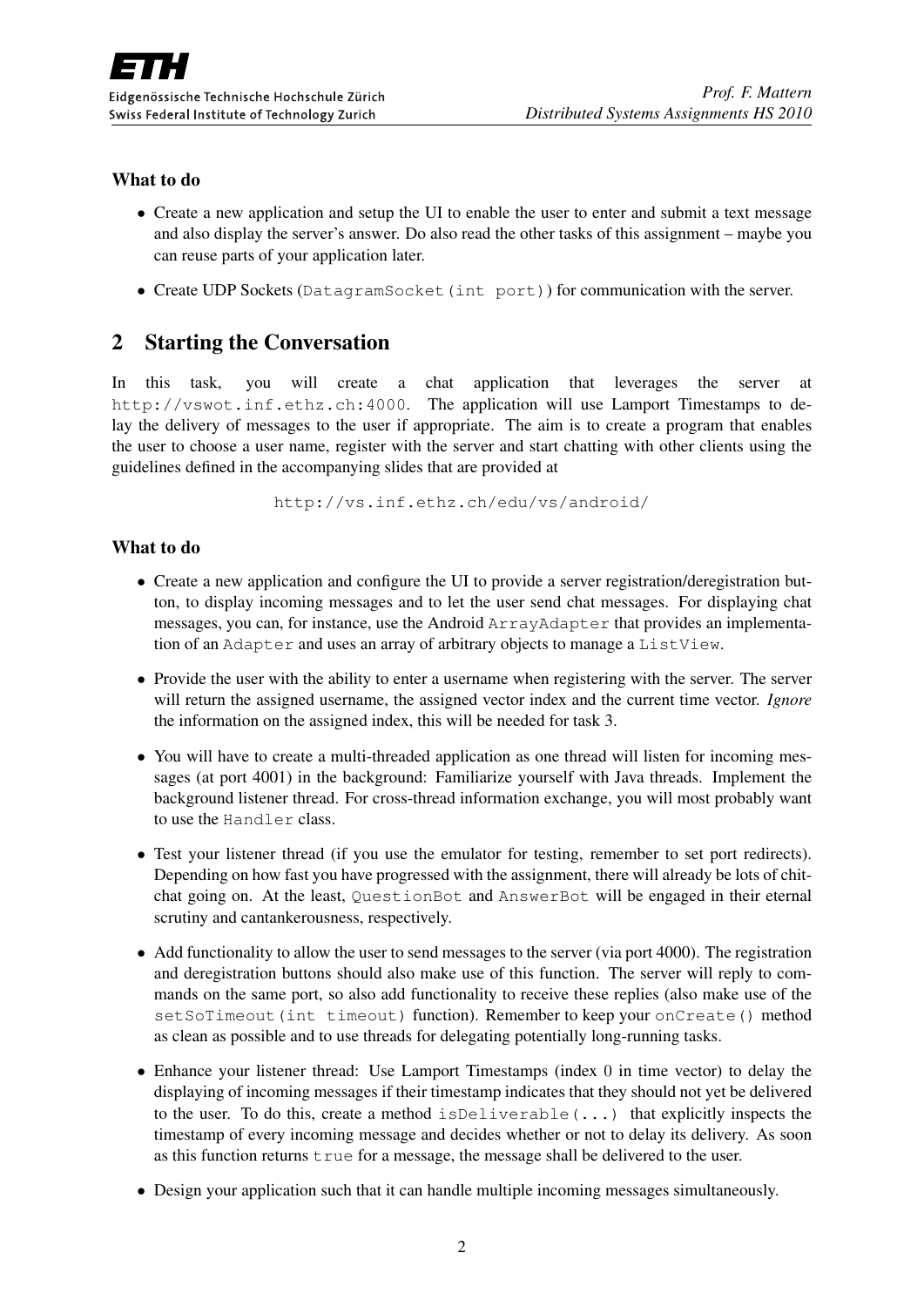## 3 Vanquishing the Desequencer

#### 3.1 Vector Clocks

For this task, create a new application that implements the same basic functionality as the one developed during task 2 (you may, of course, copy the code...) but uses vector clocks for determining the order of messages in the distributed system. Your application will of course also be able to handle the dynamic joining and leaving of clients.

#### What to do

- Create a new application and setup the UI and functionality as before.
- Instead of using Lamport Timestamps, use Vector Clocks to determine the order of messages and display them to the user accordingly. Thus, you now will have to parse and utilize the index number that the server assigns to your application when registering.
- Create a method isDeliverable(...) that explicitly inspects the (vectorial) timestamps of incoming messages and decides whether or not to delay the delivery of a message. As soon as this function returns  $true$  for a message, the message shall be delivered to the user.
- Design your application such that it can handle multiple incoming messages simultaneously.

#### 3.2 Additional Questions

To fulfill this task, include a thorough discussion of some issues and considerations related to Vector Clocks in your report. Specifically, answer these questions:

- When *exactly* are two Vector Clocks causally dependent? How does this relate to:
	- We decided in the exercise that we would not let our applications trigger a tick when receiving a message. What would be the implications of ticking on receive?
	- Does a clock tick happen before or after the sending of a message. What are the implications of changing this?
- Read and assess the referenced paper (below). Briefly describe the problems that are mentioned regarding dynamic vector clock systems. What is the difference between the approach described in the paper and ours?

http://vs.inf.ethz.ch/edu/vs/exercises/DVC\_Landes.pdf

### Deliverables

The following 2 deliverables have to be submitted by 09:00am on November 15:

- 1. report.[txt,doc,pdf] As part of this assignment, you should produce a report (max. 2 pages) that includes information on the design and implementation of tasks 2 and 3 and motivate any choices you have made during the process. This report should also contain your thoughts on task *3.2*.
- 2. code.zip You should create a zip file containing the two Eclipse projects (VS\_Assignment\_3\_2, and VS\_Assignment\_3\_3) created in this assignment. The projects should have been thoroughly tested on the HTC Desire and the Android emulator. Please use UTF-8 encoding for your documents and avoid special characters like umlauts if you can.